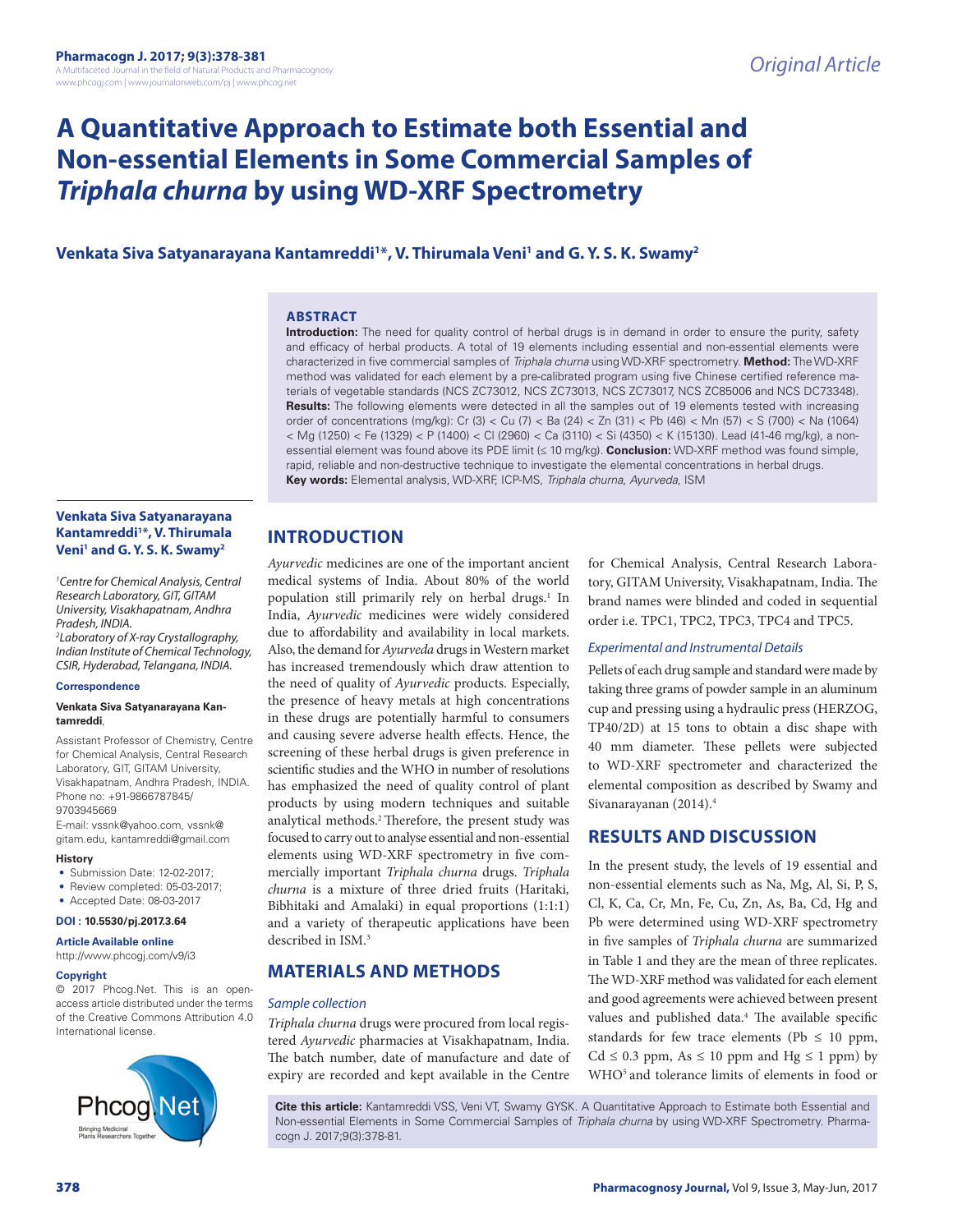dietary intake published by CEC<sup>6</sup> are considered for quality regulation of *Ayurvedic* drugs tested in this study (Table 1).

# *Interpretation of WD-XRF data*

Out of 19 elements analysed, Na, K, Mg, Ca, P, S and Cl are essential nutrients and they were present in substantial quantities in all remedies and most of them were within tolerable upper intake level (Table 1). Elements such as Ba, Cr, Cu, Al, Mn, Fe, Zn and Si are considered as micronutrients and exhibit relatively low toxicity with high PDE.7 The concentration of 'Ba' in the present study was ranged from 20 to 24 mg/kg and it was within the permissible limits according to WHO guidel**i**nes (2004) i.e. the suggested mean daily intake of Ba from food, water and air is about 100 mg/kg.8 Trivalent Cr has a low level of toxicity at high concentrations, but, hexavalent Cr is more toxic and causes renal and hepatic necrosis and growth retardation.<sup>6</sup> In the present study, Cr was found to be present in all samples ranging from 1 to 3 mg/kg, which is below the PDE limit i.e. 15 mg/kg as per USP guidelines (2009).<sup>9</sup> In all the samples, Cu was detected within PDE limit with concentration between 5 to 7 mg/kg and Zn was ranged 27 to 31 mg/kg which is about 30 times lesser than the recommended PDE limit by CEC (Table 1). The concentration of 'Fe' in the present study was found within PDE limit in all the samples except TPC1 (1329 mg/kg, Table 1). The excess iron levels in the body can damages cells in the heart and liver which can cause cancer, diabetes, coma, metabolic acidosis, liver failure, cardiac failure, circulatory shock and long-term organ damages.<sup>10</sup> An excess of Mn can lead to poor iron absorption and its deficiency can cause poor bone formation, affect fertility and ability of blood to clot.<sup>10</sup> In the present study, Mn was found below the PDE limit in all the samples within the range of 30 to 57 mg/kg (Table 1). Aluminum intake even in small amounts may lead to bio-accumulation in consumer's body, which is so difficult to get-rid-off and further, cumulative Al in the body can reduce the absorption of a number of elements including essential elements Fe, P, Ca, etc.10,11 In the present study, Al was detected in all the samples within the range of 362 to 1140 mg/kg. Silicon was ranged from 1590 to

4350 mg/kg, an essential mineral required for human body to grow and maintain strong bones, hair, fingernails, connective tissues, skin, blood vessels and healthy artery walls.<sup>10,11</sup> It helps to counter the effects of high accumulation of Al in the body, but, an excess of Si may cause irreversible kidney damage.

The other elements that are analyzed, As, Cd, Hg and Pb are not useful role in human physiology and therefore considered to be non-essential elements. Of these, presence of Pb was detected in all market samples tested in the present study with a concentration range of 41 - 46 mg/kg (Table 1), which is almost 4 folds higher than its PDE ( $\leq 10$  mg/kg). In fact, Pb existence in herbal drugs above its permissible limit is predictable and reported in many earlier studies. However, high dose of 'Pb' detected in current study in all samples may cause harmful health effects<sup>12</sup> and alarming the safety concern of these herbal products. As, Cd and Hg were not detected due to they maybe present below its detection limit of XRF and in such cases, XRF should be used in conjunction with a more sensitive technique, AAS / ICP.

# *Comparison of XRF data with ICP Data*

The WD-XRF technique has adequate sensitivity to determine essential as well as trace elements and was well proved in earlier studies.<sup>4</sup> However, the results obtained in the present study by WD-XRF spectrometry were cross checked with available ICP-MS data (Table 2).<sup>3</sup> The Cu mean values determined by the WD-XRF method was slightly higher than that determined by the ICP-MS method with good RSD (3-28%) and only TPC1 sample was noticed with a higher ICP value with 28% RSD. A significant difference was observed for Zn i.e. almost two fold higher XRF values were noticed when compared with ICP data with 32-40% RSD. Agreement, typically 22-50% (RSD) was noticed between methods WD-XRF and ICP-MS for Cr. The mean values determined by the WD-XRF method was noticed to be slightly higher for elements Ba, Ca, Fe, K, Mg, Mn, Na when compared with reported ICP-MS data and they are close to each other with good agreement i.e. RSD (%), 19-25, 8-10, 12-19, 4-12, 14-17, 16-20 and 22-25, respectively. These variations in elemental con-

| <b>Elements</b> |              | PDE / UL   |                  | <b>Triphala Churna</b> |            |                  |                  |               |                |
|-----------------|--------------|------------|------------------|------------------------|------------|------------------|------------------|---------------|----------------|
| (mg/kg)         | <b>AYUSH</b> | <b>CEC</b> | TPC <sub>1</sub> | TPC <sub>2</sub>       | TPC3       | TPC <sub>4</sub> | TPC <sub>5</sub> | Range         | <b>LLD</b>     |
| Pb              | $\leq 10$    | 3.0        | 41               | 46                     | 43         | 42               | 43               | $41 - 46$     | < 2            |
| Ba              | NA           | NA         | 24               | 20                     | 20         | 21               | 20               | $20 - 24$     | $\overline{2}$ |
| AI              | NA           | <b>NA</b>  | 1140             | 362                    | 577        | 547              | 561              | $362 - 1140$  | 5              |
| Ca              | NA           | 70000      | 2930             | 3000                   | 3030       | 2130             | 3110             | $2130 - 3110$ | 5              |
| Cr              | NA           | NA         | $\overline{2}$   | $\overline{3}$         | $\sqrt{2}$ | $\overline{2}$   | $\mathbf{1}$     | $1 - 3$       | $\rm < 2$      |
| Cu              | NA           | 110        | 5                | $\overline{7}$         | 6          | 5                | 5                | $5 - 7$       | $\overline{2}$ |
| Fe              | NA           | 900        | 1329             | 465                    | 792        | 869              | 918              | 465 - 1329    | $\sqrt{2}$     |
| $\rm K$         | NA           | 310000     | 14760            | 13180                  | 14560      | 15130            | 13330            | 13180 - 15130 | 5              |
| Mg              | NA           | 50000      | 1250             | 1220                   | 1210       | 1220             | 1200             | $1200 - 1250$ | 5              |
| Mn              | NA           | 1000       | 57               | 30                     | 44         | 37               | 35               | $30 - 57$     | $\overline{2}$ |
| Na              | NA           | 350000     | 1064             | 684                    | 656        | 740              | 758              | $656 - 1064$  | 5              |
| Zn              | NA           | 950        | 27               | 29                     | 31         | 27               | 29               | $27 - 31$     | $\overline{2}$ |
| $\mathbf{P}$    | NA           | 55000      | 1070             | 1400                   | 1170       | 1170             | 1110             | $1070 - 1400$ | $\overline{2}$ |
| S               | NA           | NA         | 620              | 700                    | 630        | 630              | 560              | $620 - 700$   | $\overline{2}$ |
| Si              | NA           | NA         | 4350             | 1590                   | 2210       | 2560             | 2350             | 1590 - 4350   | $\overline{2}$ |
| Cl              | NA           | 540000     | 2960             | 2180                   | 2450       | 2270             | 2420             | $2180 - 2960$ | 5              |

**Table 1: Levels of elements in various Triphala Churna drugs by WD-XRF**

AYUSH: Ayurveda, Yoga & Naturopathy, Unani, Siddha and Homeopathy ; CEC: Commission of the European Communities, UL: upper intake level, NA: not available, LLD: lower limit of detection, PDE: permitted daily exposure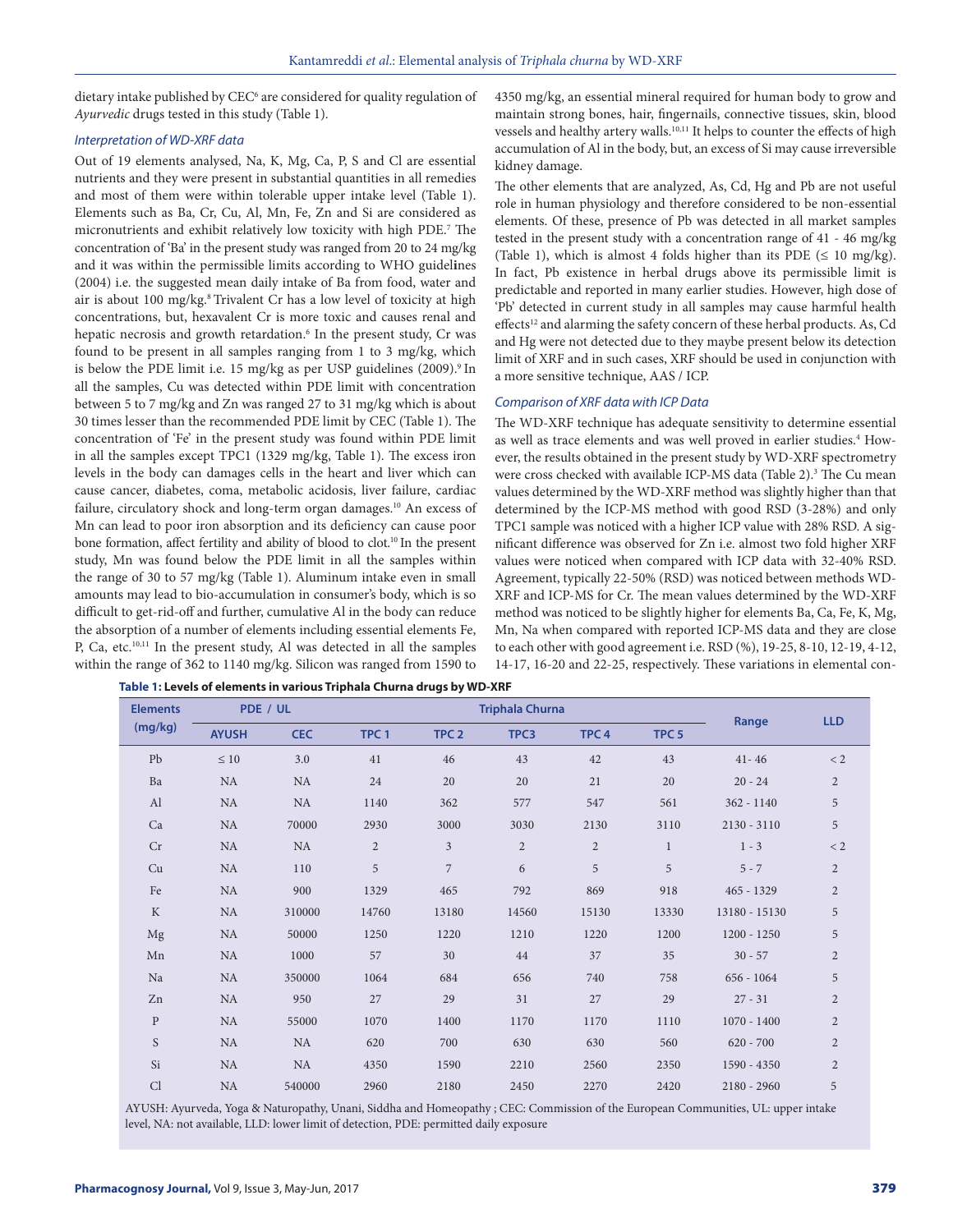| <b>TODIC 2: COMPUTION OF CICINCHINI CONCENTRATION</b> (inglise) by the Anti-Recharged with published its and dutu |                |         |                |            |                  |        |                |            |                  |        |                |                |
|-------------------------------------------------------------------------------------------------------------------|----------------|---------|----------------|------------|------------------|--------|----------------|------------|------------------|--------|----------------|----------------|
| <b>Element</b><br>(mg/kg)                                                                                         | TPC1           |         |                |            | TPC <sub>2</sub> |        |                |            | TPC3             |        |                |                |
|                                                                                                                   | <b>XRF</b>     | $ICP^*$ | <b>SD</b>      | <b>RSD</b> | <b>XRF</b>       | $ICP*$ | <b>SD</b>      | <b>RSD</b> | <b>XRF</b>       | $ICP*$ | <b>SD</b>      | <b>RSD</b>     |
| Ba                                                                                                                | 24             | 16.8    | 5              | 25         | 20               | 14.8   | $\overline{4}$ | 21         | 20               | 15.2   | $\mathfrak{Z}$ | 19             |
| Cr                                                                                                                | $\overline{2}$ | 2.7     | $\mathbf{1}$   | 22         | $\overline{3}$   | 5.1    | $\mathbf{1}$   | 36         | $\overline{2}$   | 1.3    | $\mathbf{0}$   | 28             |
| Cu                                                                                                                | 5              | 7.5     | $\overline{2}$ | 28         | $\overline{7}$   | 6.0    | $\mathbf{1}$   | 11         | $\boldsymbol{6}$ | 4.3    | $\mathbf{1}$   | 23             |
| Zn                                                                                                                | 27             | 16.1    | 8              | 36         | 29               | 16.2   | 9              | 40         | 31               | 19.6   | $\,$ 8 $\,$    | 32             |
| Mn                                                                                                                | 57             | 45.2    | 8              | 16         | 30               | 22.8   | 5              | 19         | 44               | 32.9   | 8              | 20             |
| Fe                                                                                                                | 1329           | 1026    | 214            | 18         | 465              | 357    | 77             | 19         | 792              | 668    | 87             | 12             |
| Na                                                                                                                | 1064           | 762     | 213            | 23         | 684              | 490    | 137            | 23         | 656              | 456    | 141            | 25             |
| $\rm K$                                                                                                           | 14760          | 12930   | 1294           | 9          | 13180            | 11057  | 1501           | 12         | 14560            | 13230  | 940            | $\overline{7}$ |
| Mg                                                                                                                | 1250           | 998     | 178            | 16         | 1220             | 960    | 184            | 17         | 1210             | 987    | 158            | 14             |
| Ca                                                                                                                | 2930           | 2536    | 279            | 10         | 3000             | 2672   | 232            | 8          | 3030             | 2721   | 218            | 8              |

**Table 2. Comparison of elemental concentrations (mg/kg) by WD-XRF technique with published ICP-MS data**

# **Table 2. contd.**

| TPC4           |        |                  |                | TPC5                                            |       |                |    |           |
|----------------|--------|------------------|----------------|-------------------------------------------------|-------|----------------|----|-----------|
| <b>XRF</b>     | $ICP*$ | <b>SD</b>        | <b>RSD</b>     | $ICP*$<br><b>SD</b><br><b>XRF</b><br><b>RSD</b> |       | RSD Range      |    |           |
| 21             | 16.1   | 3                | 19             | 20                                              | 14.2  | $\overline{4}$ | 24 | $19-25$   |
| $\overline{2}$ | 3.8    | $\mathbf{1}$     | 45             | $\mathbf{1}$                                    | 2.1   | $\mathbf{1}$   | 50 | $22 - 50$ |
| 5              | 5.2    | $\boldsymbol{0}$ | $\overline{3}$ | 5                                               | 4.2   | $\mathbf{1}$   | 12 | $3 - 23$  |
| 27             | 16.5   | 7                | 34             | 29                                              | 17.1  | 8              | 37 | $32 - 40$ |
| 37             | 29.2   | 6                | 17             | 35                                              | 27.6  | 5              | 17 | $16 - 20$ |
| 869            | 711    | 111              | 14             | 918                                             | 730   | 133            | 16 | $12-19$   |
| 740            | 541    | 141              | 22             | 758                                             | 529   | 162            | 25 | $22 - 25$ |
| 15130          | 14220  | 643              | $\overline{4}$ | 13330                                           | 12480 | 601            | 5  | $4 - 12$  |
| 1220           | 988    | 164              | 15             | 1200                                            | 948   | 178            | 17 | $14-17$   |
| 2130           | 1888   | 171              | 9              | 3110                                            | 2729  | 269            | 9  | $8 - 10$  |

*\*published data3 ; SD: standard deviation; RSD: relative standard deviation* 

centrations i.e. low values were noticed by ICP-MS method3 with respect to XRF data, may be due to multi-elemental standards, different sample extraction procedures and various dilution concentrations are part of ICP analysis whereas XRF is a non-destructive technique. In hypothesis, a specific digestion method only recovers certain elements absolutely that are easily soluble and not structurally complicated, especially present in plant materials. In the opposite case, technique XRF also suffers from significant matrix effects present in plant materials. However, the XRF technique penetrates deeper into the sample bonds than the chemical extraction procedure for ICP-MS, may be showing higher concentrations for the same sample.

# **CONCLUSION**

XRF is a non-destructive sample technique and the results obtained by WD-XRF spectrometry in present study were found to be compatible with reported ICP-MS data which suggests that the XRF technique can be a good choice for estimation of elemental concentrations in plant / herbal / Ayurvedic samples.

# **ACKNOWLEDGEMENT**

The authors express their gratitude to the *Vice Chancellor* of GITAM University, Visakhapatnam, for encouragement and facilitating necessary congenial environment to carry out research work. Also, the authors thank the Head, Laboratory X-ray Crystallography, Indian Institute of Chemical Technology (*CSIR*), Hyderabad, India, for extending their constant support.

# **CONFLICT OF INTEREST**

The authors have declared that there is no conflict of interests.

# **ABBREVIATIONS USED**

**WD-XRF:** Wavelength Dispersive X-ray Fluorescence Spectrometry; **ICP-MS:** Inductively Coupled Plasma Mass Spectrometry; **AAS:** Atomic Absorption Spectroscopy; **PDE:** Permitted Daily Exposure; **UL:** Upperintake Level; **mg/kg:** milligram/kilogram; **WHO:** World Health Organization; **CEC:** Commission of the European Communities; **USP:** United State Pharmacopeial Convention; **SD**: standard deviation; **RSD**: relative standard deviation; **TPC:** *Triphala churna*; **ISM:** Indian System of Medicine AFI: Ayurvedic Formulary of India

# **REFERENCES**

1. Kantamreddi VSS, Wright CW. Screening Indian plant species for antiplasmodial properties – Ethnopharmacological compared with random selection. Phytother Res. 2012;26 (12):1793-9.